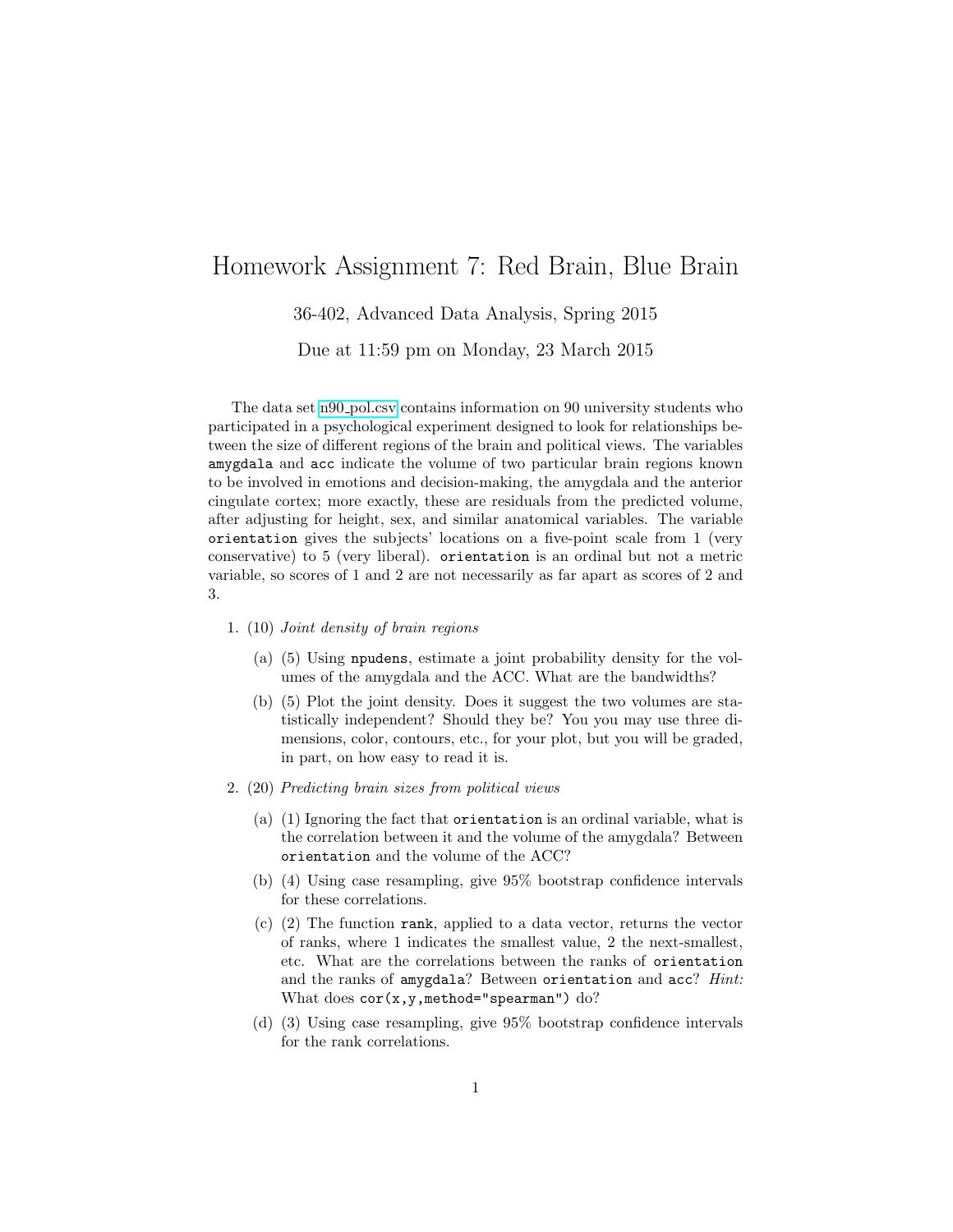- (e) (10) Using npcdens, plot the condition density of the volume of the amygdala as a function of political orientation. Do the same for the volume of the ACC. Make sure that in both cases you are treating orientation as an ordinal variable. You will be graded on how easy your plots are to read.
- 3. (5) Creating a binary response variable
	- (a) (1) Create a vector, conservative, which is 1 when the subject has orientation  $\leq$  2, and 0 otherwise.
	- (b) (2) Explain why the cut-off was put at an orientation score of 2 (as opposed to some other cut-off).
	- (c) (1) Check that your conservative vector has the proper values, without manually examining all 90 entries.
	- (d) (1) Add conservative to your data frame. (Creating a new data frame with a new name will only get you partial credit.)
- <span id="page-1-0"></span>4. (10) Logistic regression
	- (a) (5) Fit a logistic regression of conservative (not orientation) on amygdala and acc. Report the coefficients to no more than three significant digits. Explain what the coefficients mean.
	- (b) (5) Using case resampling, give bootstrap standard errors and 95% confidence intervals for the coefficients. Was the restriction to three significant digits reasonable?
- 5. (10) Generalized additive model. Fit a generalized additive model for conservative on amygdala and acc. (Be sure to smooth both the input variables.) Make sure you are using a logistic link function. Report the intercept with reasonable precision. Plot the partial response functions, and explain what they mean (be careful!).
- <span id="page-1-1"></span>6. (15) Kernel conditional probability estimation
	- (a) (5) Using npcdens, find the conditional probability of conservative given amygdala and acc. Make sure npcdens treats conservative as a categorical variable and not a continuous one. Report the bandwidths.
	- (b) (5) Plot the estimated conditional probability that conservative is 1, with acc set to its median value and amygdala running over the range [−0.07, 0.09]. (The plotting range for amygdala exceeds the range of values found in the data.) *Hint*: your code will need to provide values for acc, for amygdala and for conservative (why?).
	- (c) (5) Plot the estimated conditional probability that conservative is 1, with amygdala set to its median value and acc running over the range [−0.04, 0.06]. (This plotting range also requires extrapolating outside the data.)